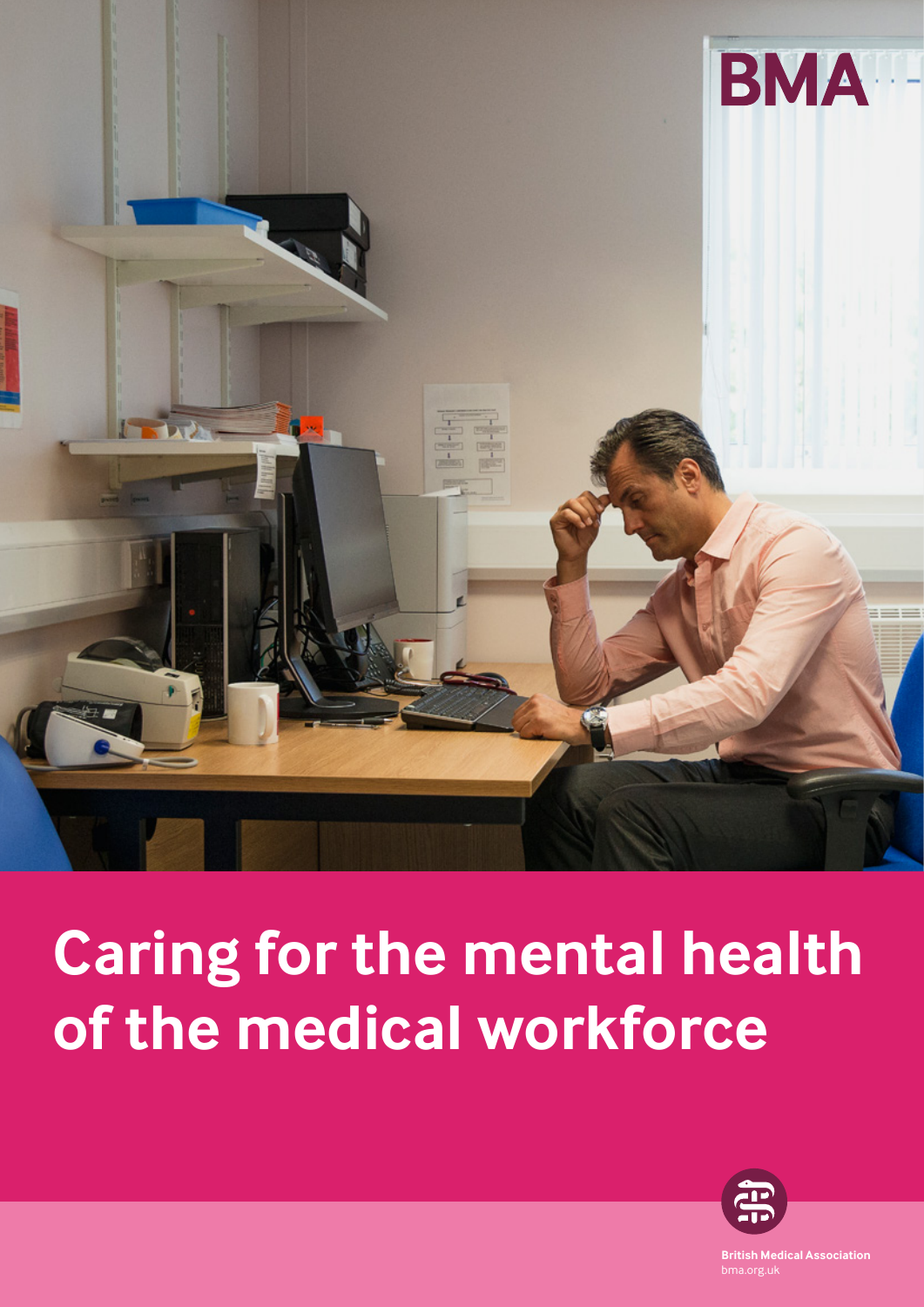## <span id="page-1-0"></span>**Executive summary**

### **Doctors can be vulnerable too**

Doctors are dedicated professionals who wish to provide the best care possible to their patients. But at any one time, a proportion of the medical workforce must also manage a diagnosed mental health condition of their own. Mental health is not static; it can deteriorate but it can improve too and there are opportunities for doctors to learn from and support each other through their own experience. Experiencing poor mental health should not be associated with failing as a doctor.

### **The working environment has an impact on doctors**

Doctors working the longest hours appear to be most vulnerable to psychological and emotional disturbance. Older and more senior doctors are most likely to report that their working environment has impacted on their condition. These findings should serve as caution against the idea that doctors can deliver ever more with fewer resources, regardless of the cost to their own wellbeing.

### **Doctors should have access to support when they need it**

Awareness of how to access support varies, as does the extent to which support meets the needs of doctors. Junior doctors were most likely to say they were not aware of how to access help or support. Worryingly, older doctors, SAS and overseas qualified doctors are most likely to say they have asked for support in managing a problem from their employer but that no support was provided.

### **Future doctors are better informed about their mental health**

Medical students report the highest rate of having a formally diagnosed mental health condition in the last 12 months. Positively, they also report having high awareness of how to access support at their place of study. While studying medicine undeniably has the potential to subject students to considerable stress, there are some tentative indications that future doctors are engaging more in their mental health and wellbeing.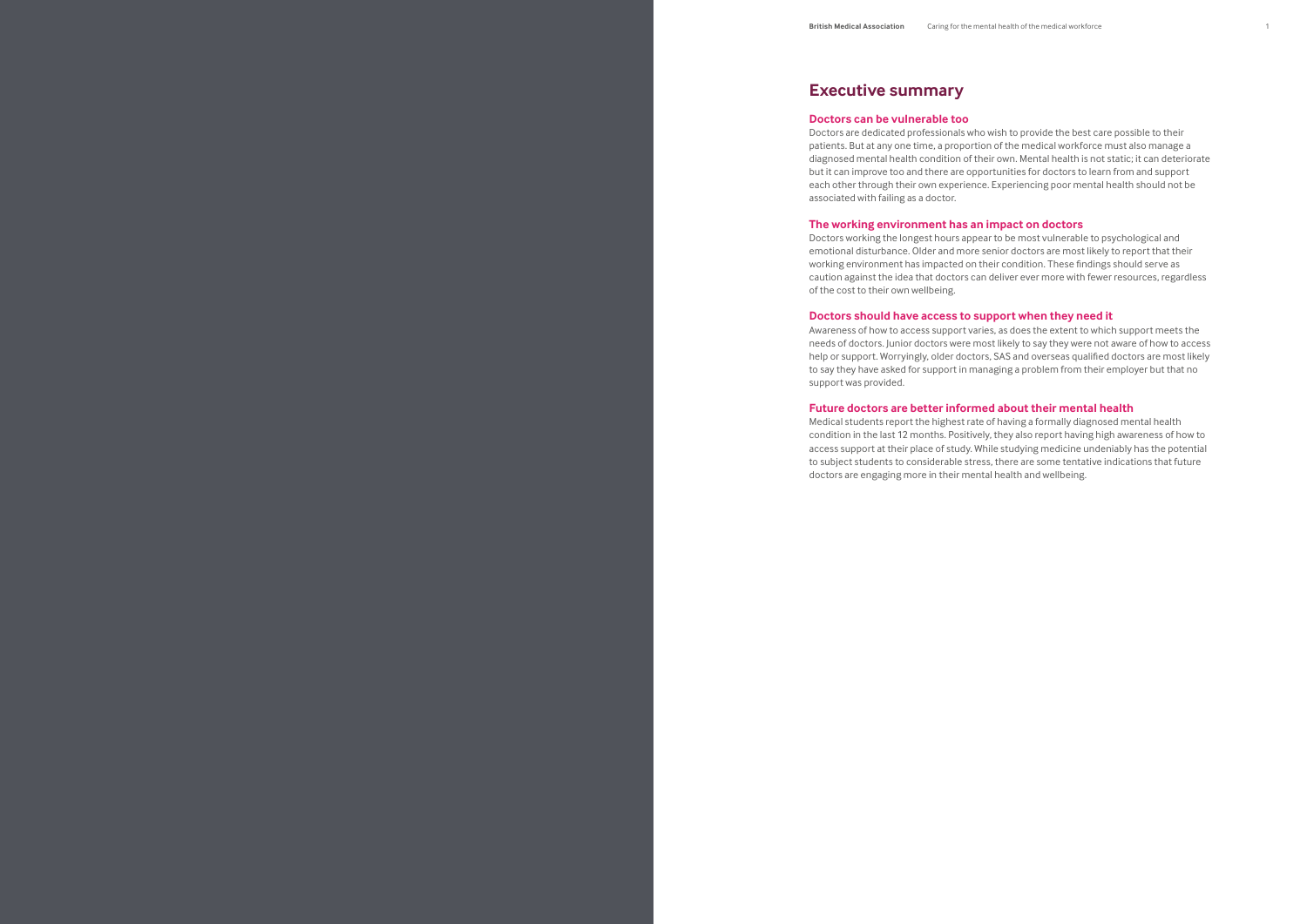## **Introduction**

Its workforce is the NHS's most valuable asset - without doctors the NHS could not exist. With 1.7 million workers it is the largest employer in the UK (fifth globally).<sup>1</sup> Securing the health and wellbeing of these workers is crucial in order to ensure that the service is able to deliver the best care for patients.

Mental health problems are the single largest source of burden of disease in the UK, affecting around one in four people.<sup>2</sup> Although in recent years mental health awareness among the general population has improved, it remains a taboo subject among the medical profession. Previous research has found that doctors and medical students are hesitant to disclose a mental health condition and are reluctant to seek help.3

To increase understanding of the prevalence of mental health issues among the medical profession, attitudes towards seeking support, and whether the support services currently available meet service users' needs, the BMA launched a major project in 2018. The overall aim of the project is to inform the development of policy solutions that will improve the mental health of the workforce and ultimately lead to better patient care.

This report marks the first stage of the project and provides a summary of findings from a large-scale survey of both doctors and medical students. The survey, which was open to BMA members and non-members across the UK from 10 to 31 October 2018, received over 4,300 responses including around 1,400 medical students.<sup>4</sup> The survey provides a quantitative overview of experiences and attitudes to mental health and offers a starting point for the next stage of our project which is a more in-depth qualitative study.

1 Nuffield Trust (2019) The NHS workforce in numbers [https://www.nuffieldtrust.org.uk/resource/the-nhs-](https://www.nuffieldtrust.org.uk/resource/the-nhs-workforce-in-numbers)

2 BMA (2018) 'Mental health,' [https://www.bma.org.uk/collective-voice/policy-and-research/public-and-population-](https://www.bma.org.uk/collective-voice/policy-and-research/public-and-population-health/mental-health)

3 S Brooks (2011) 'Review of literature on the mental health of doctors: *Are specialist services needed?' Journal of Mental Health,* [https://php.nhs.uk/wp-content/uploads/sites/26/2013/11/Brooks-2011-review-of-Drs-mental-](https://php.nhs.uk/wp-content/uploads/sites/26/2013/11/Brooks-2011-review-of-Drs-mental-health.pdf)

- [workforce-in-numbers](https://www.nuffieldtrust.org.uk/resource/the-nhs-workforce-in-numbers)
- [health/mental-health](https://www.bma.org.uk/collective-voice/policy-and-research/public-and-population-health/mental-health)
- [health.pdf](https://php.nhs.uk/wp-content/uploads/sites/26/2013/11/Brooks-2011-review-of-Drs-mental-health.pdf)
- representative of the mental wellbeing of the whole profession.

4 Please note that the survey respondents were self-selected and thus the responses may not necessarily be fully

## **Contents**

| Key principles to improving mental health among doctors and medical students 21 |  |
|---------------------------------------------------------------------------------|--|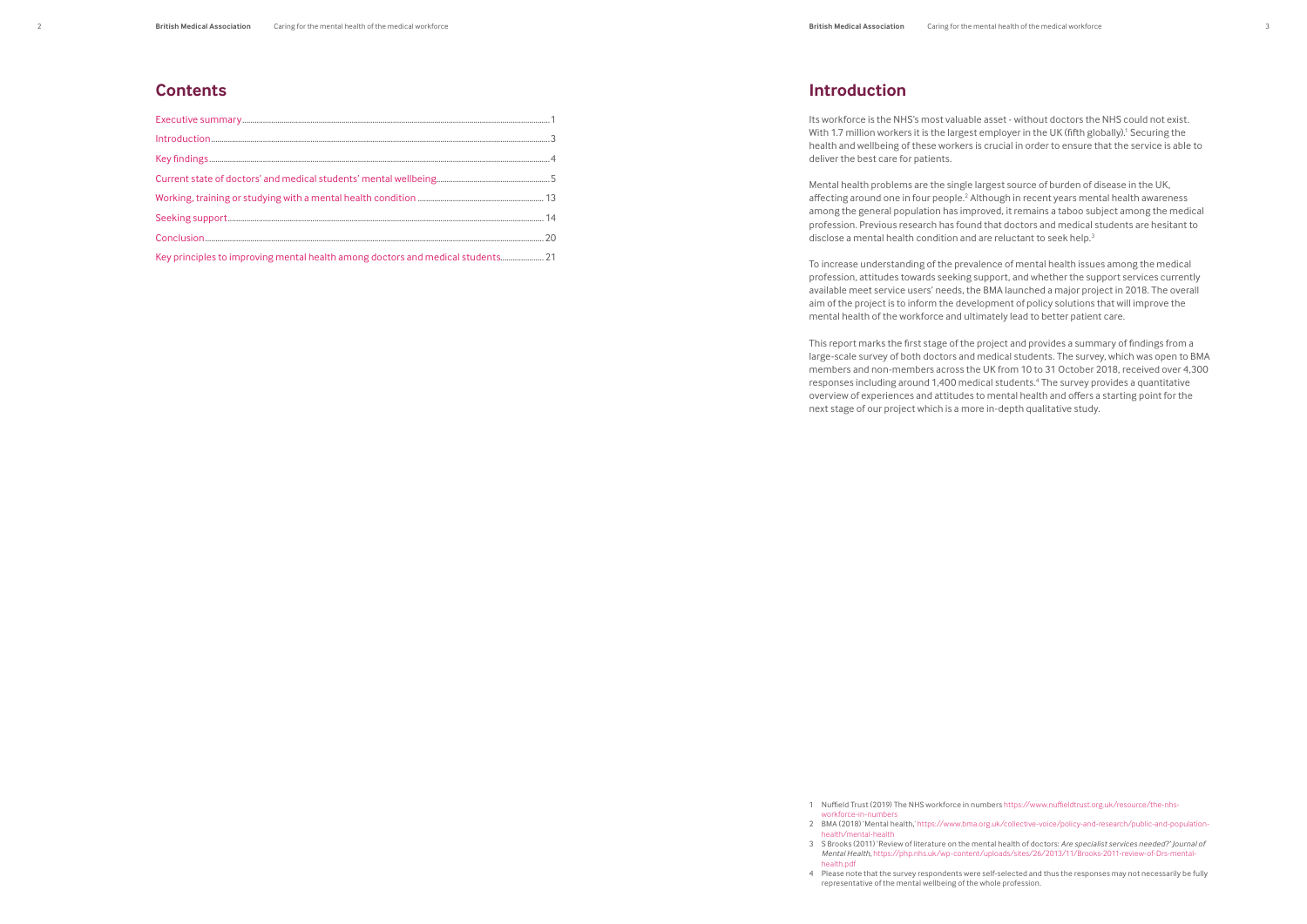## **Current state of doctors' and medical students' mental wellbeing**

## **Doctors are at high risk of burnout**

Burnout is a psychological syndrome that is characterised by overwhelming exhaustion, depersonalisation and reduced personal efficiency. 5 Initial research of this phenomenon focussed on people-oriented professions (for example, education and healthcare) where the employee is expected to put others' needs first, work long hours and do whatever it takes to help. 6

Within our survey, most respondents (80%) were at high/very high risk of burnout.<sup>7</sup> Junior doctors were most likely of all groups to be at high/very high risk of burnout (at 91%), followed by GP partners (88%), SAS doctors (87%), sessional GPs (85%), and consultants (83%). Women showed higher rates of risk of burnout than men. People working longer hours (51 hours or more) also have a high risk of burnout.

This study uses the Oldenburg Burnout Inventory (OLBI), one of a number of validated burnout inventories as it was considered easy for respondents to navigate. OLBI assesses the two core dimensions of burnout – exhaustion (for example, from long-term exposure to cognitive or physical strain) and disengagement from work. Risk of burnout among the respondents to the survey was largely driven by high scores for exhaustion. The highest score for an individual item in our survey was 'there are days when I feel tired before I arrive at work, training or study'(figure 1).

### **Figure 1: Exhaustion versus disengagement and their contribution to 'burnout'**

5 C. Maslach and M. Leiter (2016) "Understanding the burnout experience: recent research and its implications

- for psychiatry," *World Psychiatry,* <https://www.ncbi.nlm.nih.gov/pmc/articles/PMC4911781/> 6 Ibid.,
- *disengagement from work and exhaustion.*

7 A respondent's total burnout score can place the individual in categories ranging from low/very low, through average to high/very high risk of burnout. The OLBI contains 16 statements with which respondents are asked to indicate the extent of their agreement. These statements are separated into items intended to measure

## <span id="page-3-0"></span>**Key findings**

- 1. A majority of doctors (80%) in our survey were at high/very high risk of burnout with junior doctors most at risk. Burnout was driven mostly by exhaustion rather than disengagement from one's role as a doctor.
- 2. 27% of respondents reported being diagnosed with a mental health condition at some point in their life, 7% said they were diagnosed in the past year.
- 3. 40% of respondents reported currently suffering from a broader range of psychological and emotional conditions. Doctors working the longest weekly hours (51 or more hours per week) were most likely to say they were currently suffering.
- 4. 90% of respondents stated that their current working, training, or studying environment had contributed to their condition either to a significant or partial extent.
- 5. While the majority of respondents said they did not use alcohol, drugs, self-medication or prescribing as a way to cope with a mental health condition, one in three said they used it regularly or occasionally. Men and older doctors were most likely to engage in regular use of alcohol/drugs/self-medication/prescribing to cope with their condition.
- 6. Respondents with current experience of managing a condition were most likely to report feeling less able to take on additional responsibilities, to do additional hours and more likely to worry about making mistakes.
- 7. Awareness of how to access support from the employer or medical school was varied. Junior doctors were most likely to say they were not aware of how to access help or support from their employer which may reflect the frequency at which they change place of training.
- 8. Where doctors make their own choices of support, they are most likely to rely on their own GP or friends and family. 19% of respondents said they would not seek help or support from their employer or medical school.
- 9. While 45% of respondents with depression, anxiety, burnout, stress, emotional distress or a mental health condition had been offered support by their employer or medical school, there was noticeable variation among doctors and medical students in whether they feel this support was acceptable or met their needs. Worryingly, 9% of respondents said they had asked for but were not offered support; these were most likely to be older doctors, SAS or overseas qualified doctors.
- 10. In primary care, half of GPs said they or their practice had sought help or support for a condition affecting their work or training.



There are days when I feel tired before I arrive at work

After my work, I usually feel worn out and weary

After my work, I tend to need more time than in the past in order to relax and feel better

> Over time, one can become disconnected from this type of work

> It happens more and more often that I talk

about my work in a negative way

When I work I usually feel energised After working, I have enough energy for my leisure activities

I feel more and more engaged in my work

Sometimes I feel sickened by my work tasks

I can tolerate the pressure of my work very well

Lately, I tend to think less at work and do my job almost mechanically

Usually, I can manage the amount of my work well

This is the only type of work that I can imagine myself doing

I find my work to be a positive challenge

I always find new and interesting aspects of my work

### **Exhaustion** Disengagement

During my work, I often feel emotionally drained

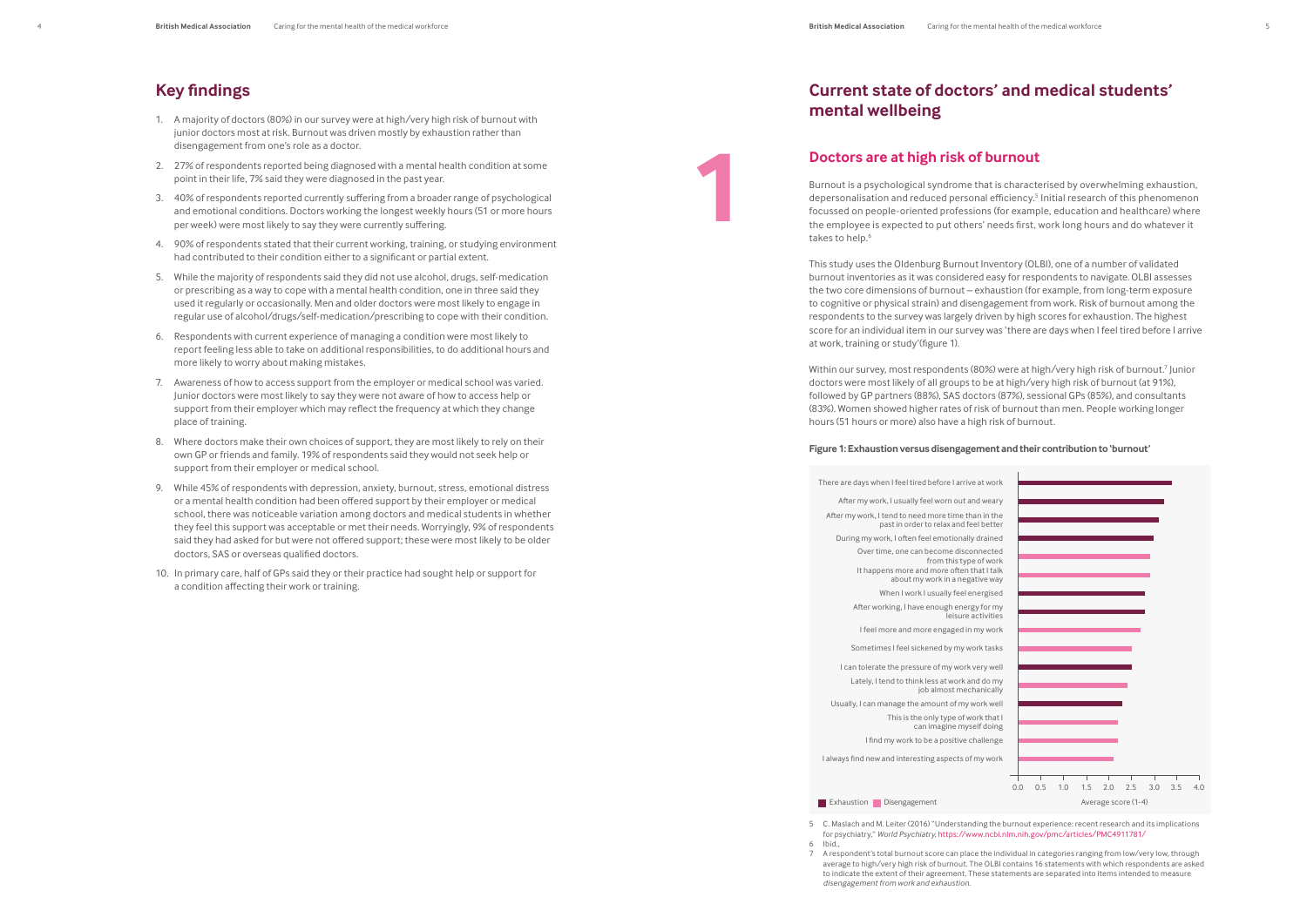### **Figure 3 – Formal diagnosis of a mental health condition (within the last year and more than one year ago) by age group**

## **High proportions of doctors and medical students have at some stage been diagnosed with a mental health condition**

The average rate of survey respondents who had received a diagnosis for a mental health condition within the last year was 7%. Rates tended to be highest for the youngest respondents, including medical students, those working a relatively low number of hours (21-30 hours per week), and female respondents. Female respondents were more than 50% more likely than their male counterparts to report a current diagnosis of a mental health problem. Similarly, SAS doctors were nearly 50% more likely to report a diagnosis than their consultant colleagues and sessional GPs were 50% more likely to have an active diagnosis than GP partners.

While respondents working the longest hours each week (51 hours or more) were likely to be at a relatively high risk of burnout, had low levels of life satisfaction, happiness and of feeling that what they do was worthwhile, they were not one of the most likely groups to report receiving a mental health diagnosis in the last year. This may reflect that once diagnosed doctors start working fewer hours. Junior doctors and SAS doctors also reported the lowest scores for anxiety (i.e. high levels of daily anxiety), life satisfaction, happiness, and feeling what they did was worthwhile.<sup>8</sup>

The data shows that an even larger proportion of respondents across all groups had received a diagnosis longer than a year ago. 20% of respondents said they had been diagnosed more than a year ago, with rates being the highest for SAS doctors, sessional GPs, and those working less than 20 hours per week. Taken together, the highest rates of diagnosis for a mental health condition by branch of practice were SAS doctors, sessional GPs and junior doctors.



8 The Office of National Statistics (ONS) use four questions to measure national-wellbeing and these were used in this survey. The questions measure wellbeing in four dimensions: life satisfaction, happiness, daily anxiety and how worthwhile one considers the things one does in their life to be.

**Figure 4 – Formal diagnosis of a mental health condition (within the last year and more** 

## **than one year ago) by hours per week**





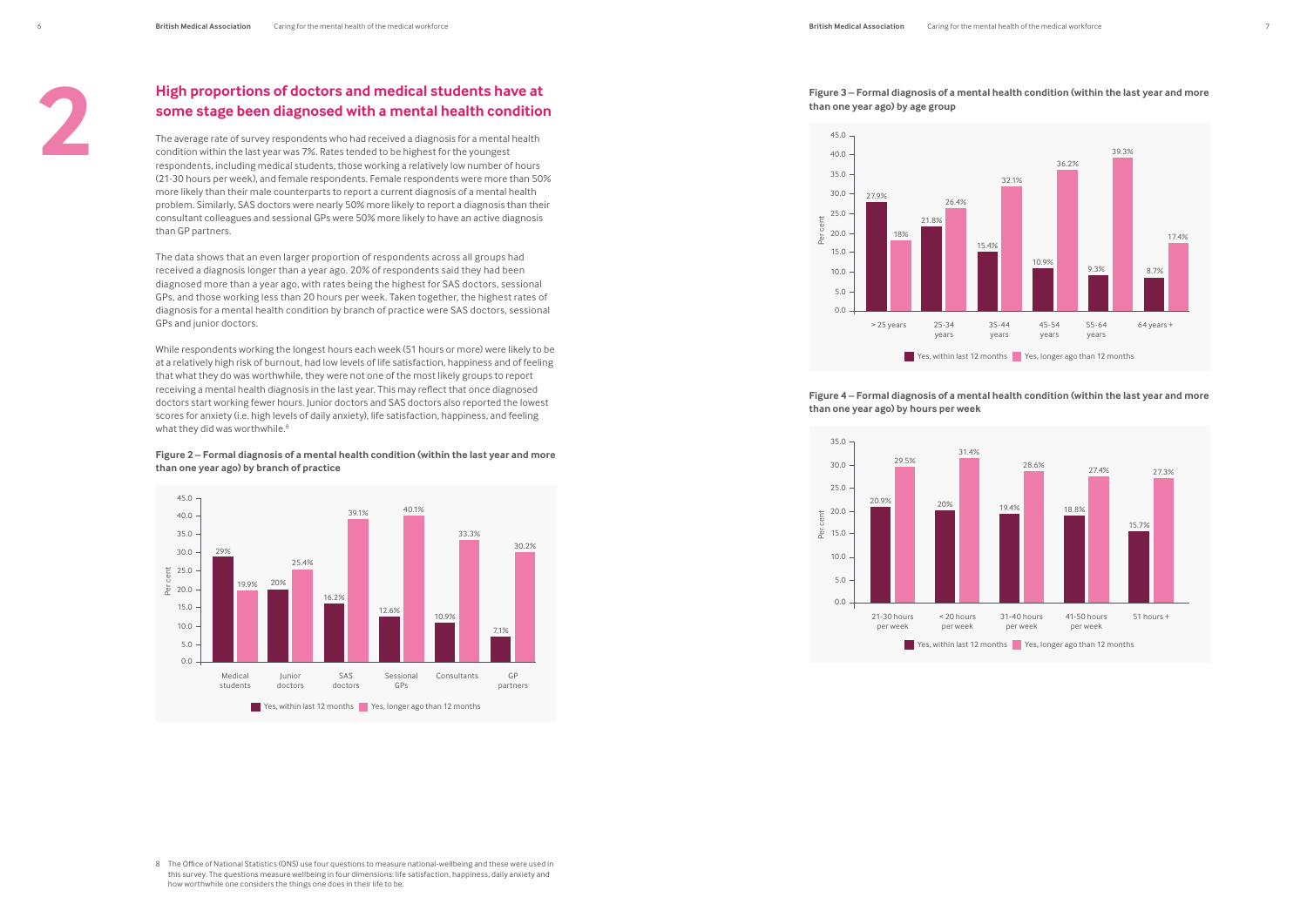### **Figure 7 – Formal diagnosis of a mental health condition (within the last year and more than one year ago) by country of qualification**

Overall, four in 10 respondents to our survey reported currently suffering from depression, anxiety, burnout, stress, emotional distress and/or another mental health condition that is impacting on their work/training/study<sup>9</sup>.

### **Figure 5 – Formal diagnosis of a mental health condition (within the last year and more than one year ago) by gender**

## **students suffer from a broad range of psychological and emotional conditions**

Despite reporting moderate rates of a formal mental health diagnosis in the last year compared to other groups, those working the longest weekly hours (51 hours or more) were most likely to report experiencing one or more of the above-mentioned conditions. Again, being younger, a medical student or a junior doctor, and female was more strongly associated with currently suffering from one or more conditions.







## Figure 6 – Formal diagnosis of a mental health condition (within the last year and more<br>
than one year ago) by ethnicity<br> **A significant proportion of doctors and medical**

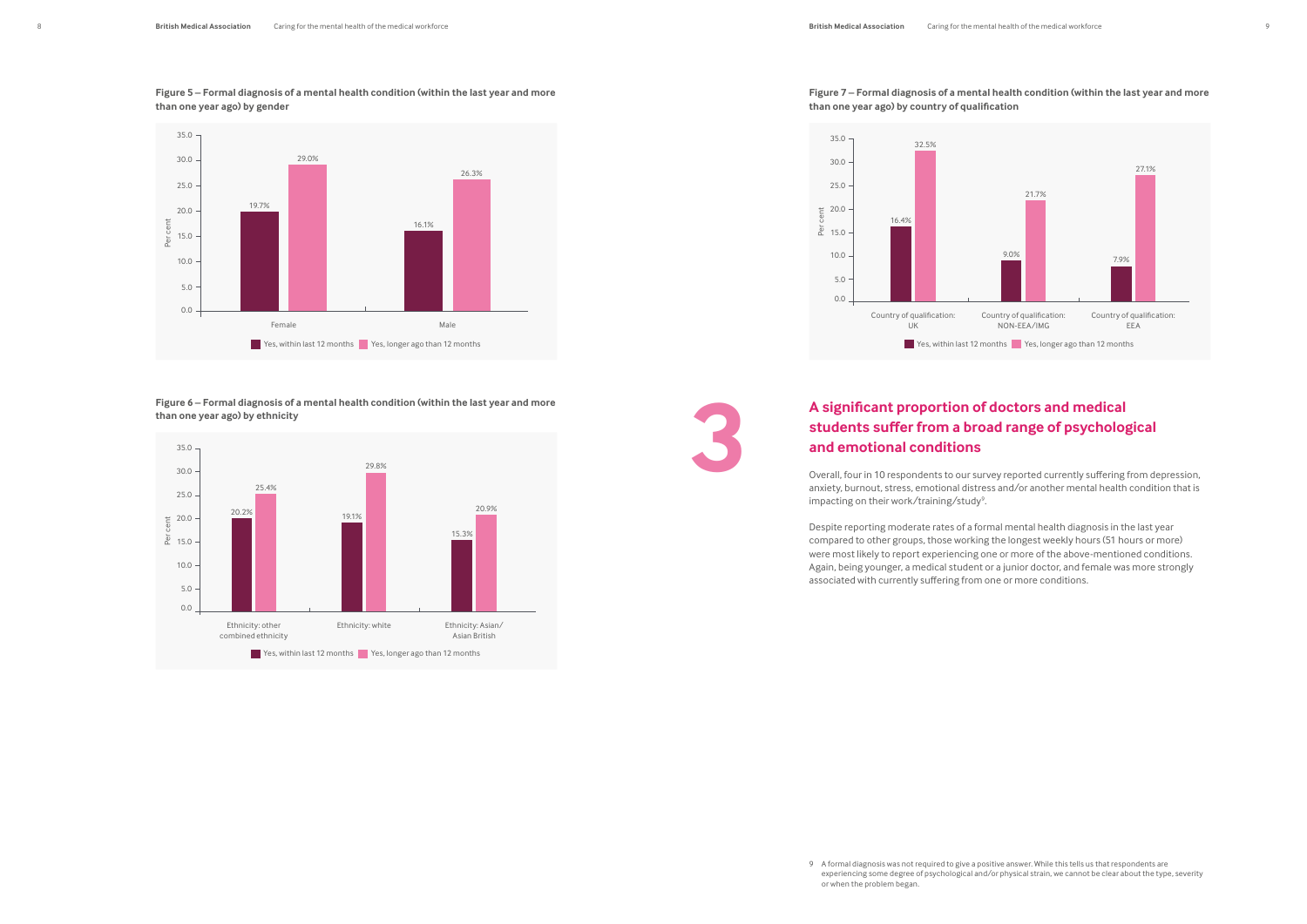**Figure 10 – Proportion of respondents currently suffering from any of depression, anxiety, burnout, stress, emotional stress, or a mental health condition affecting work, training or study (diagnosed or undiagnosed) by hours per week**

**Figure 8 – Proportion of respondents currently suffering from any of depression, anxiety, burnout, stress, emotional stress, or a mental health condition affecting work, training or study (diagnosed or undiagnosed) by branch of practice**

**Figure 9 – Proportion of respondents currently suffering from any of depression, anxiety, burnout, stress, emotional stress, or a mental health condition affecting work, training or study (diagnosed or undiagnosed) by age** 

**Figure 11 – Proportion of respondents currently suffering from any of depression, anxiety, burnout, stress, emotional stress, or a mental health condition affecting work, training or study (diagnosed or undiagnosed) by gender**







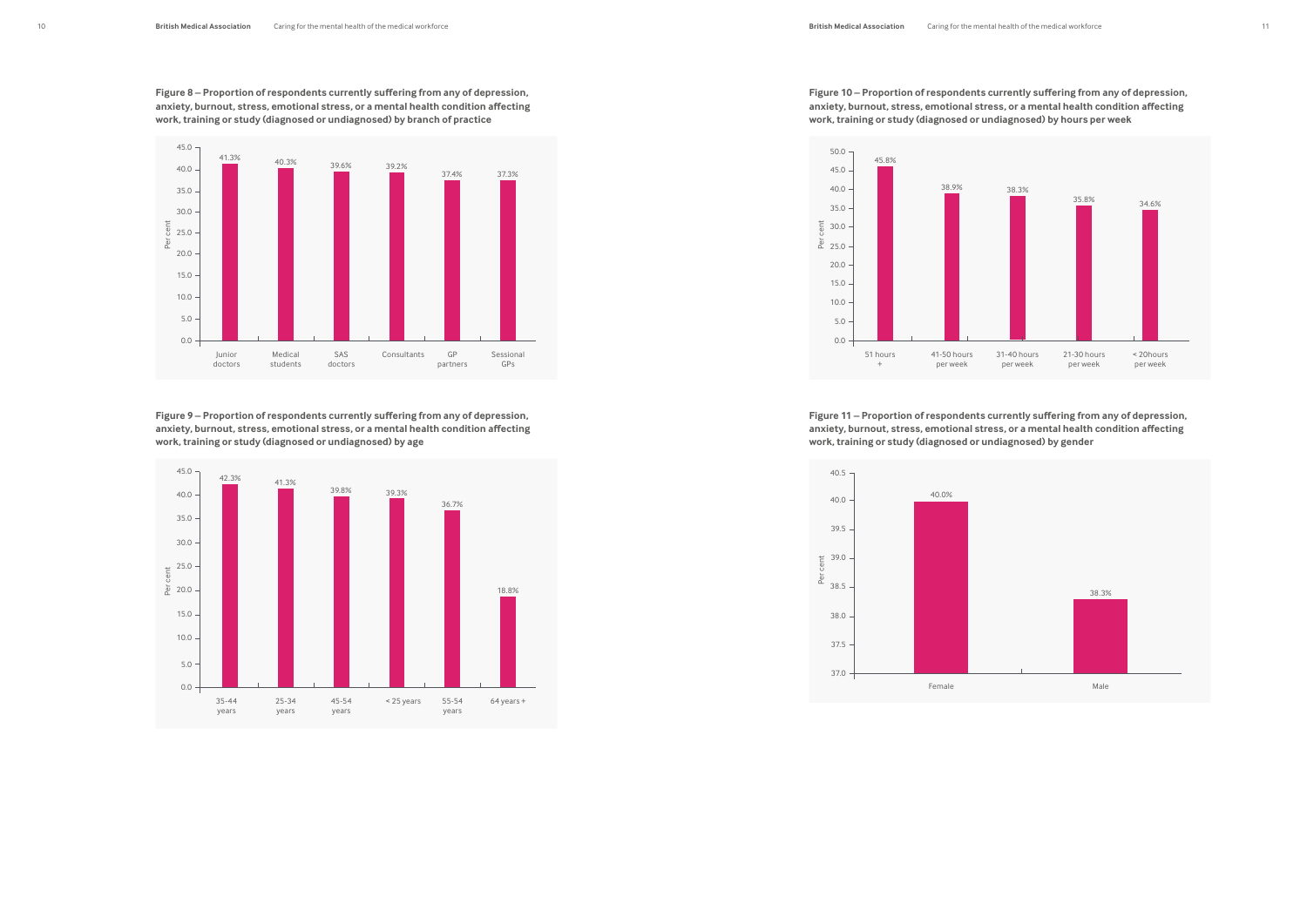## **The work environment contributes to mental health conditions**

90% of respondents stated that their current working, training, or studying environment had contributed to their condition either in a significant or partial extent (figure 14). This reflects the fact that doctors work in intense environments where they are often required to put others' needs above their own, highlighting the importance of ensuring they receive the right support in such pressurised environments.

Respondents to the survey who were older, more senior or working the longest hours were most likely to say that their environment had significantly impacted on their condition. GP partners (82%) and consultants (77%) were most likely of all groups to feel their work environment had contributed to their condition. By contrast, respondents who were generally younger, including students, and those working fewer hours per week, were more likely to report their environment had had only a partial impact on their condition. This indicates that the environment becomes more important as a contributor to mental health conditions over time with the potential for a cumulative effect on staff occurring. If not changed the longer today's medical students and juniors work in the NHS the more likely they are to get a mental health condition.

upon condition<sup>10</sup>

### **Figure 14 – The contribution of current working, training or studying environment**

Significant extent Partial extent **Not significant or none** 

**Figure 12 – Proportion of respondents currently suffering from any of depression, anxiety, burnout, stress, emotional stress, or a mental health condition affecting** 

**Figure 13 – Proportion of respondents currently suffering from any of depression, anxiety, burnout, stress, emotional stress, or a mental health condition affecting** 







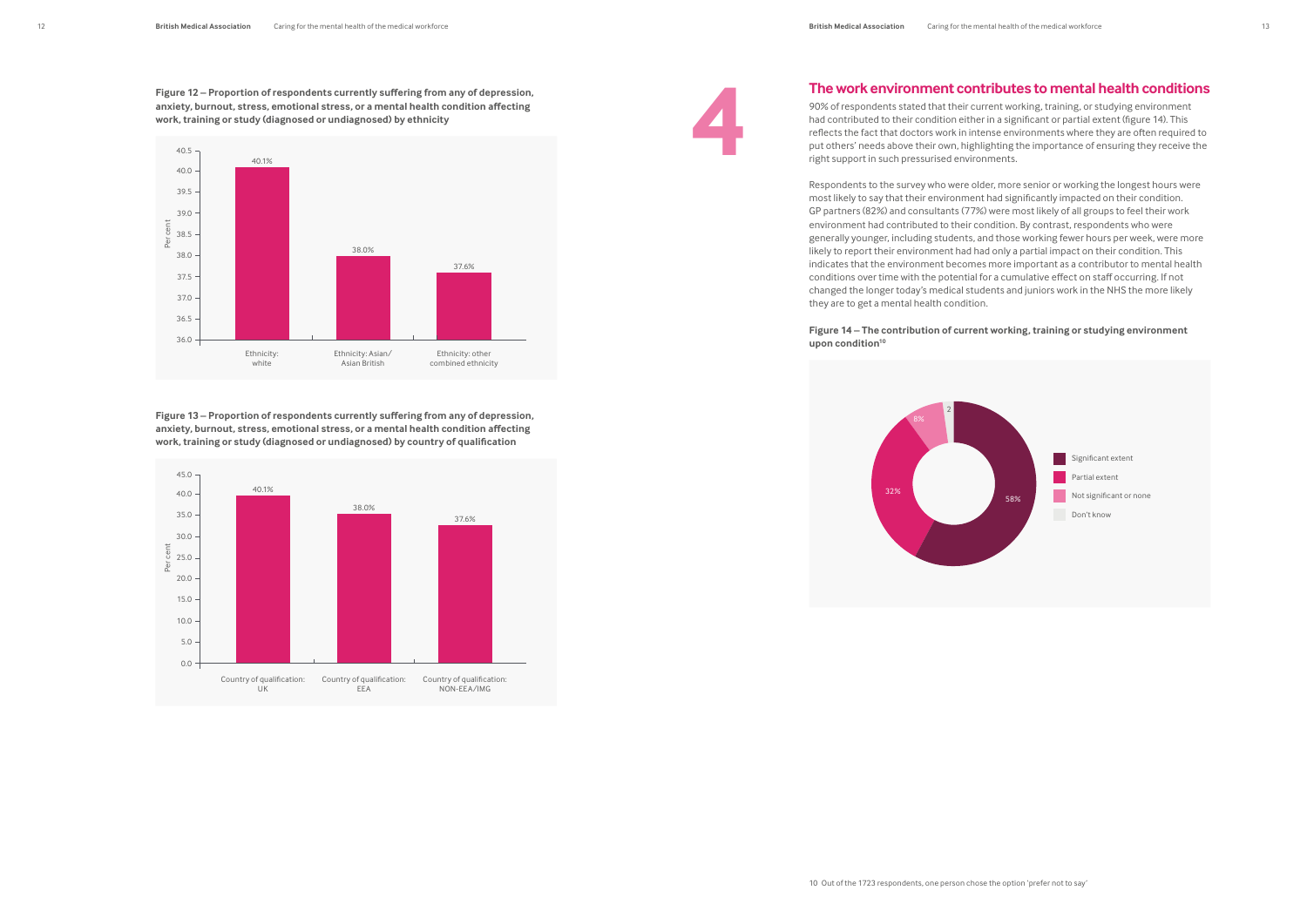## **Working, training or studying with a mental** Figure 15 – Impact of condition on working life, training or studying **health condition**

## **Doctors are using alcohol, drugs or self-medicating/ prescribing to cope**

There was a strong relationship between the use of alcohol, drugs or self-medication/ prescribing and being formally diagnosed with a mental health condition.11 For those who received a formal mental health diagnosis (currently or previously), 62% reported using alcohol, drugs or self-medication/prescribing to cope compared to 39% who had never been diagnosed with a condition.

Use of alcohol, drugs or self-medication/prescribing was most common among consultants, those aged above 64 years and male respondents. It was least common among junior doctors and female respondents. 31% of respondents who were over 64 years said they used them regularly compared to only 9% who were less than 34 years. While the survey did not distinguish between alcohol, drugs and self-medicating/prescribing, this finding could reflect a trend for younger people to be less likely to engage in risk behaviours, such as the consumption of alcohol and drugs.

Overall, men were more likely to use alcohol, drugs or self-medication/prescribing as a means of coping than women; 38% of male respondents used alcohol, drugs or selfmedication/prescribing to cope, compared with 28% of females. A study of European countries' alcohol and drug consumption shows a similar pattern<sup>12</sup> and an international study of 35 countries showed that both drinking and high-volume drinking were consistently more prevalent among men than among women.13

## **Those suffering from a mental health condition are more likely to feel less able to take on additional responsibilities**

Respondents who reported currently suffering from a condition which impacted on their work, training or study, were asked how it had affected them. There was broad agreement on the most common impacts across the different groups within the survey. Respondents with current experience of a condition were most likely to report feeling less able to take on additional responsibilities (70%), less able to do additional hours (66%), more likely to worry about making mistakes (64%) and less able to complete all the work they would like (62%) (figure 15). Respondents are also concerned about offering a worse quality of service to patients (39%) and are reconsidering their career plans (41%).

11 We are unable to distinguish between use of alcohol, drug use, self-medication and prescribing.

- 12 European Monitoring Centre for Drugs and Drug Addiction (2005) "Differences in patterns of drug use between women and men", [http://www.emcdda.europa.eu/attachements.cfm/att\\_34281\\_EN\\_TDS\\_gender.pdf](http://www.emcdda.europa.eu/attachements.cfm/att_34281_EN_TDS_gender.pdf)
- 13 Richard Wilsnack etc al (2009) Gender and alcohol consumption: patterns from the multinational Genacis

project" *Addiction*, <https://www.ncbi.nlm.nih.gov/pmc/articles/PMC2844334/>





I feel less able to take on additional responsibilities (e.g. management academic opportunities

I am less able to deliver all the work, or complete all the study or training, I want to during the working/studying day

I worry that I will fail my examinations, my ARCP or CCT (if studying or training

I feel less able to make decissions about my career

I have had to reconsider my career plans (e.g. seeking promotion, taking retirement, choosing different specialty

My relationship with clinical colleagues or fellow students/trainees has become more difficult

My relationship with management or tutors/supervisors has become more difficult

What's the impact of your condition on your working life, training or studying?

I worry that I will not achieve revalidation (if working)

I worry that I offer a worse quality of service to my patients (if working)

I feel less able to work or study/train additional hours

I worry about making mistakes in my work, training or study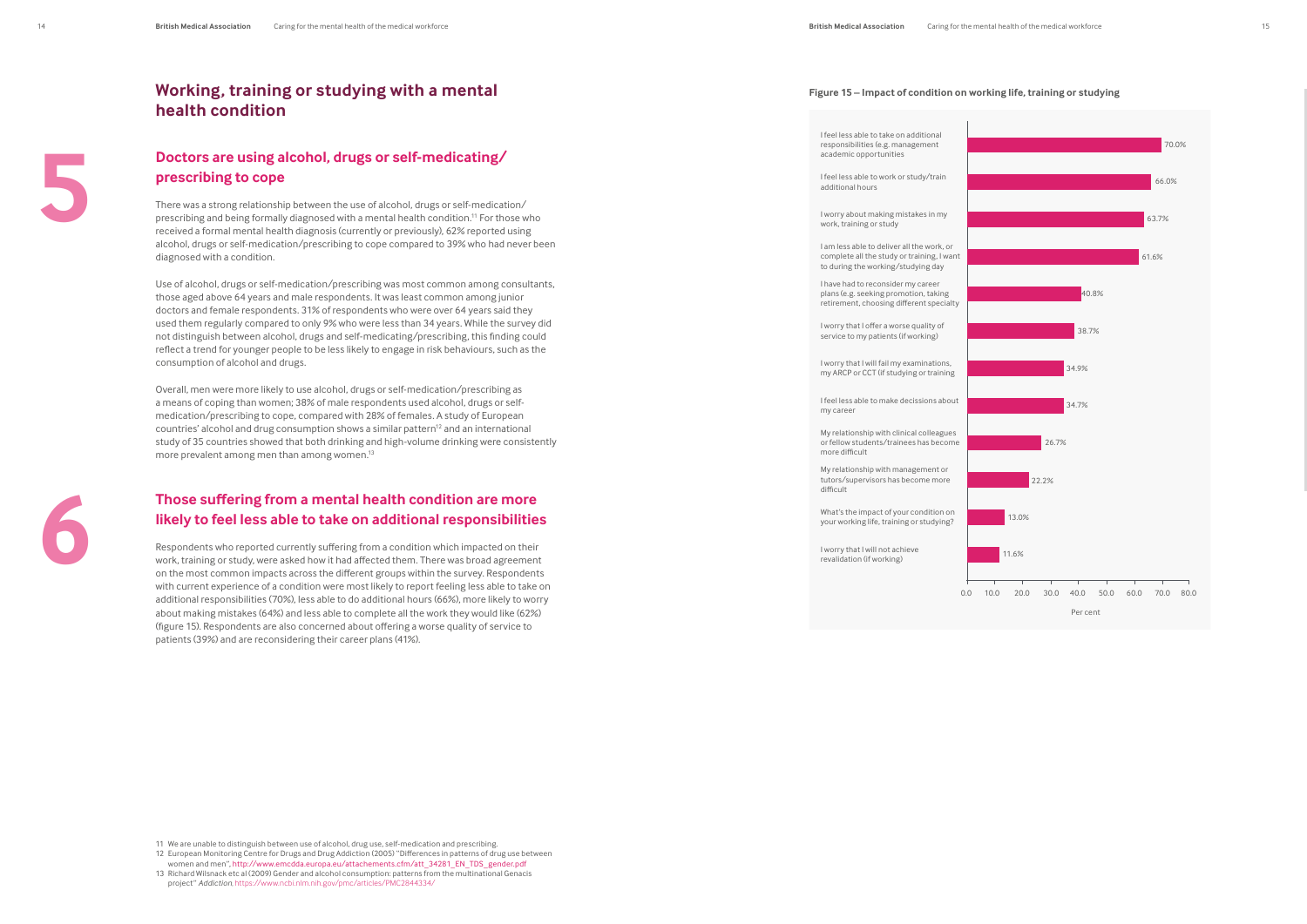## **The majority of doctors and medical students are seeking help outside their place of work or study**

Almost two-thirds of all respondents (65%) who were currently or had previously suffered from a mental health condition said they had sought support from sources other than their place of work or study. Groups most likely to report having done so were those working less than 20 hours per week (76%) and SAS doctors (72%) with no group of respondents more likely to seek help from their work or study than from other sources. Women were somewhat more likely to seek support outside their place of work or study (67%) than men (58%).

# **Seeking support**<br>Awareness of how to access support varies among<br>the profession **Awareness of how to access support varies among the profession**

Among the services respondents had *personally sought support* from, 72% had chosen their own GP and friends and family, while 34% had used private and voluntary sector services. Younger doctors and students were more likely than other ages to seek support from their friends and family.

### **Figure 17 – The proportion of respondents who were offered support by their place of work/training/study (blue) and those who sought support independently (orange)**



Overall, six in 10 respondents (63%) said they were aware of how to access support from their employer or medical school. This figure increases to three-quarters for medical students alone (76%). By contrast, junior doctors were most likely to say they were not aware of how to access help or support from their employer (49%), which may reflect the frequency at which doctors in training change placement.

### **Figure 16 – Awareness of how to access support (by branch of practice)**

**7**



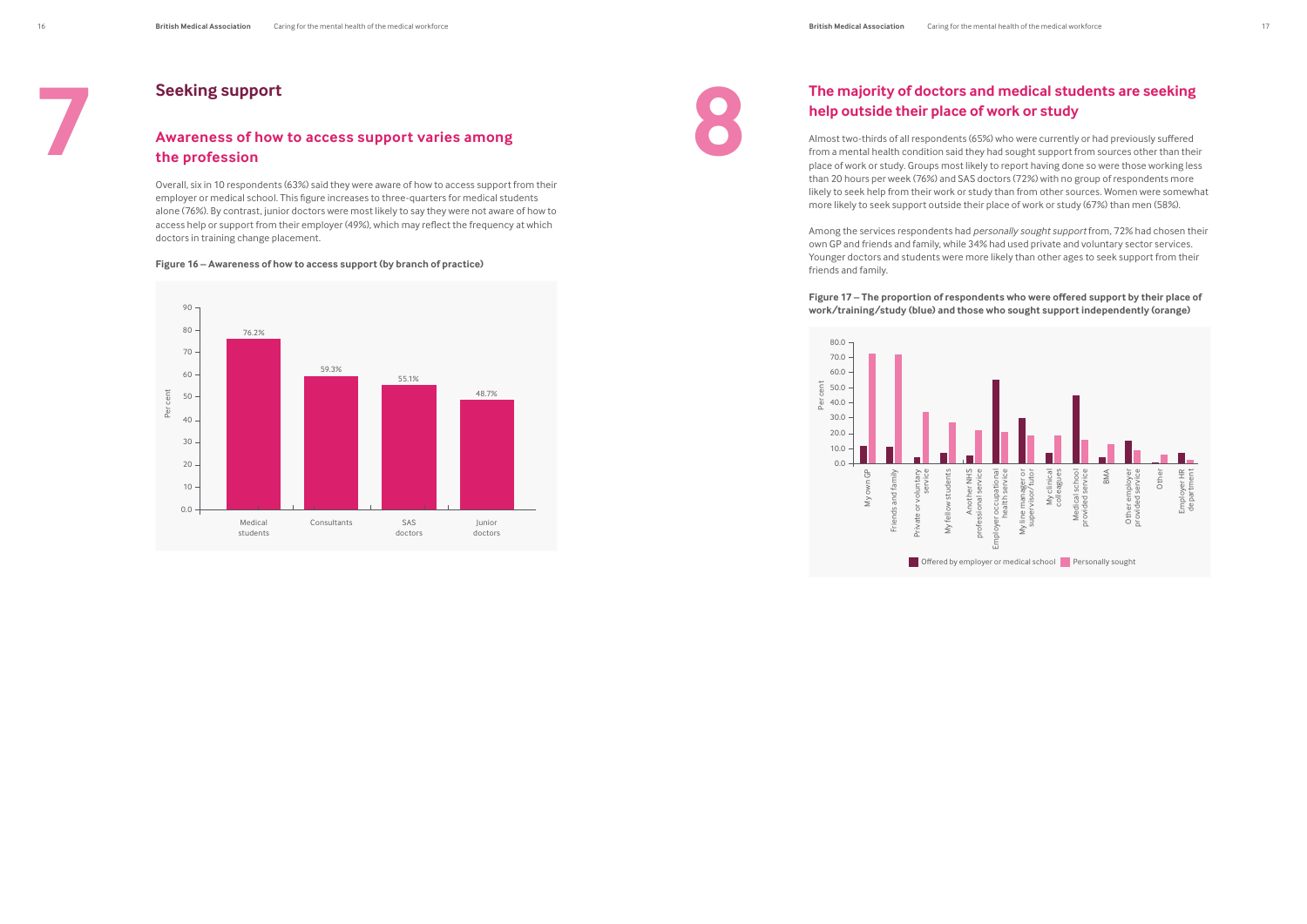Over half of respondents to have used the support provided by their employer or medical school said this partly met their needs (54%) while a further 10% felt their needs were fully met.

### **Figure 19 – The extent to which support from an employer or medical school met the needs of respondents14**

A worryingly high proportion of some groups reported asking for support, but not being offered any. Respondents aged 64 or older (31%), overseas qualified (21%) and SAS doctors (20%) were most likely to say they had experienced this (see figures below).

### **Figure 20 – The proportion of respondents who requested support, but did not receive it by age**

**Where support is offered by the employer or medical school, attitudes differ as to whether it should be accepted, and where it is accepted, whether it meets the needs of the service user**

Respondents (who did not work in general practice) currently suffering or who had previously suffered from a condition were asked if they had been offered support by their employer or medical school. Less than half (45%) of respondents had been offered support (figure 18) but not all doctors and students who were offered support chose to accept it. Women were more likely (34%) to find support acceptable than men (26%). Those 64 years and older (15%) and those working longer hours (21%) were least likely to accept support if offered – this may reflect the fact that mental health among these age groups still have a large stigma and that working longer hours means having less time to make time to take up the support offered. Medical students and those under 25 years reported some of the highest rates of accepting support, but they were also the groups who were most likely to find the support offered unacceptable. This indicates that there is growing willingness to accept support and awareness of services, however, it illustrates also that the services available currently do not meet users' requirements.

**Figure 18 – Proportion of respondents (currently/previously suffering from a mental health condition) offered and accepting support by their place of work/training/study**

**9**

88% of respondents accepting support received support from their employer or medical school within three months at the latest, with 56% receiving support no later than within three weeks. There was no difference according to whether respondents reported having a formally diagnosed mental health condition.

Respondents below 25 years of age were most likely to say they began receiving support within three weeks of referral/request which suggests medical schools were quicker than employers at arranging support from point of referral or request.





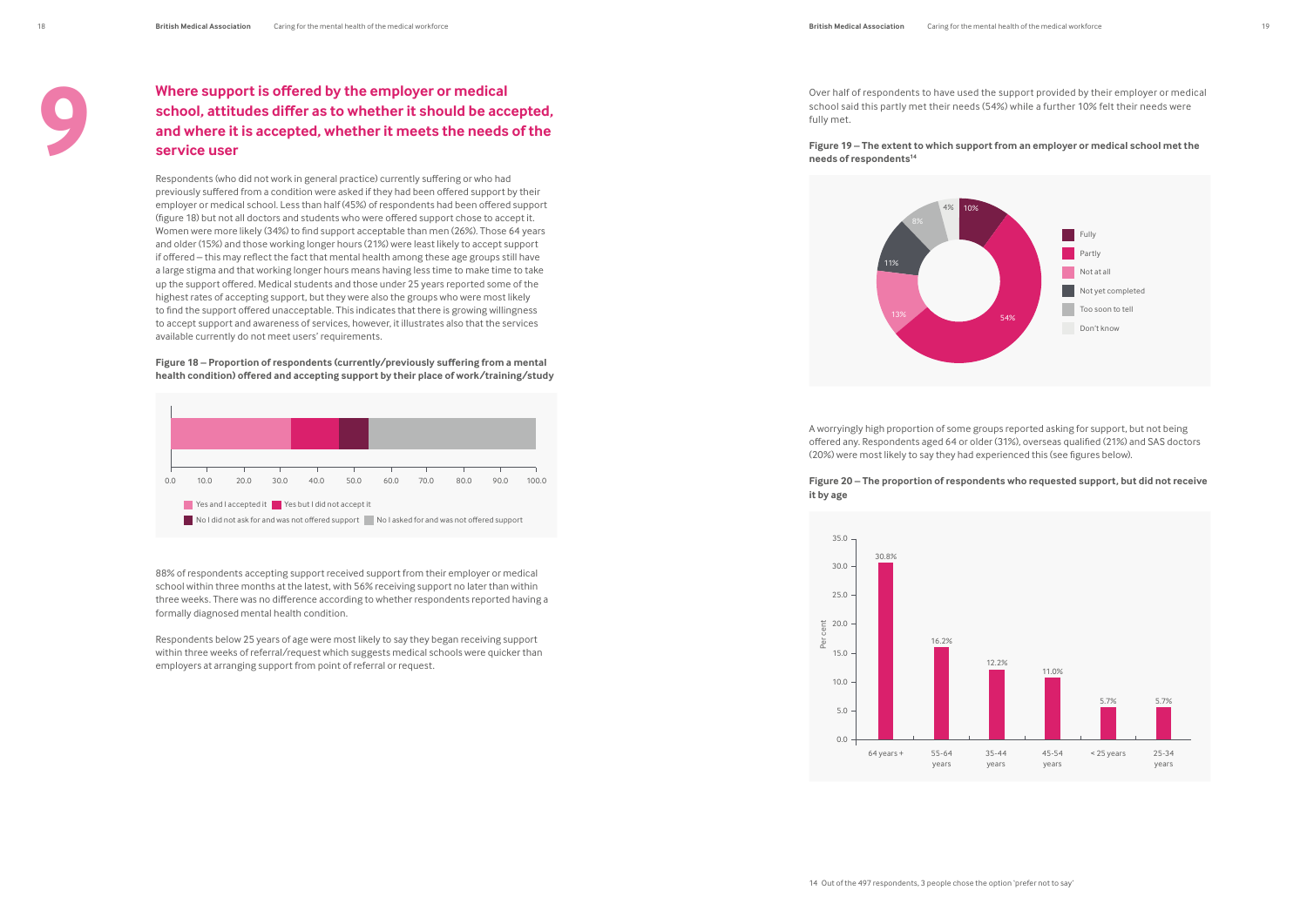## **it by country of qualification**



**Figure 22 – The proportion of respondents who requested support, but did not receive** 





### Figure 21 – The proportion of respondents who requested support, but did not receive external to the ceive it

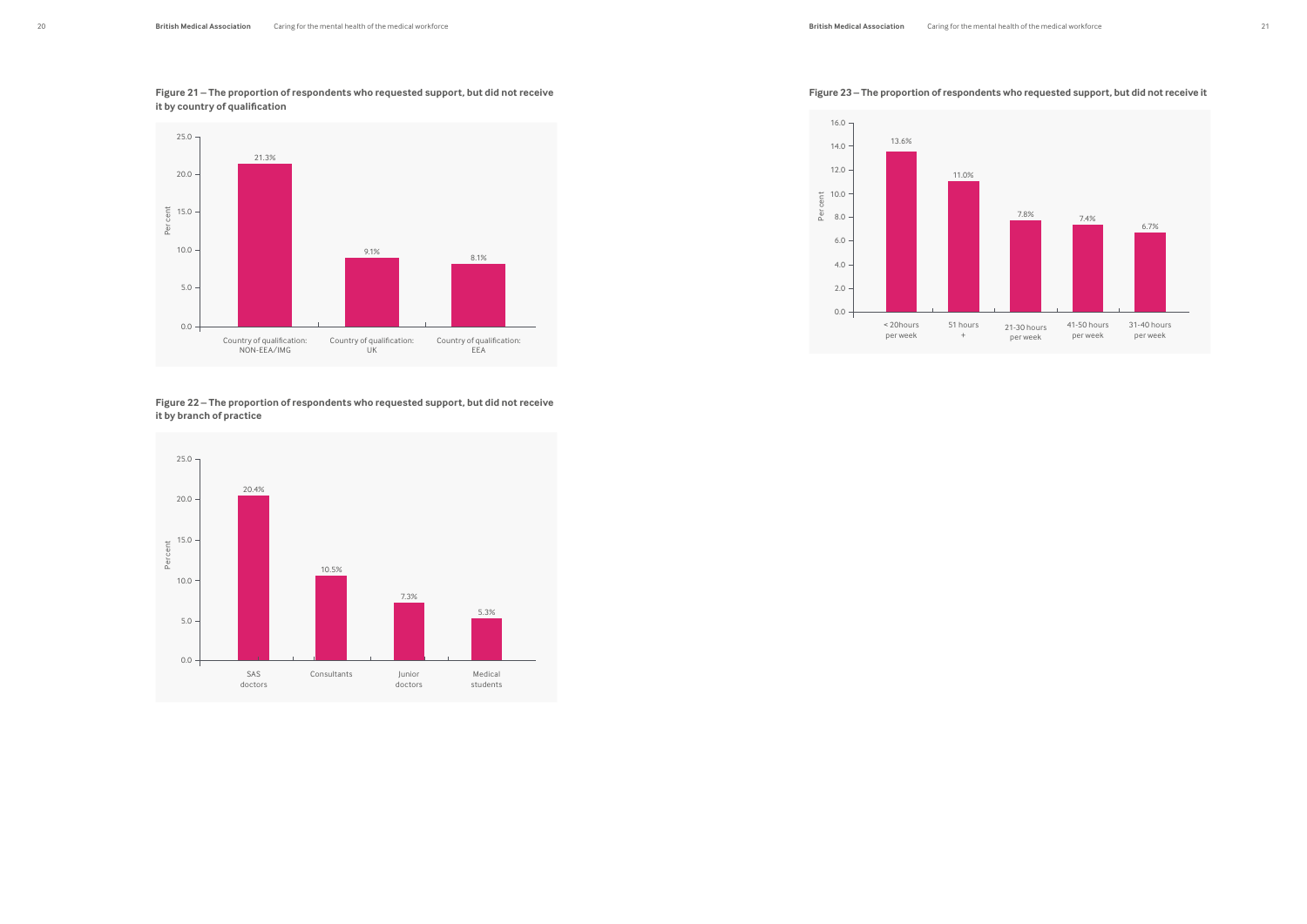## **Conclusion**

The findings presented by this survey paint a concerning picture, with doctors and medical students experiencing burnout, psychological or emotional conditions, and a significant minority turning to alcohol/drugs/self-medication/prescribing to cope with their condition. Respondents have told us that their environment is impacting their health and wellbeing as well as their ability to provide the best quality care for patients.

The findings also show that awareness of how to access support varies, as does the extent to which support meets respondents' needs. On a positive note, we also see that some groups, particularly younger doctors and medical students appear more engaged with their mental health, accepting support from their place of study/training/work, and less likely to use alcohol/drugs/self-medication/prescribing to cope.

This survey has helped us to identify the problems being experienced by doctors and think about what needs to be done to address them. It indicates also the importance of both providing effective care for those who have mental health conditions and ensuring there is effective support for those at high risk of burnout prior to any potential mental health conditions developing.

The following key principles offer a set of high-level points, as a starting point for improving the mental health of the profession.

## **In primary care, half of GPs said they or their practice had sought help or support for a condition affecting their work or training.**

Just over half of GPs (53%) said they or their practice had sought help or support for a condition affecting their work or training.

Of those **who had sought support**, as for other doctors, the highest proportion preferred to seek out their own GP (63%) or friends and family (49%) (figure 24). Only one-fifth of GPs (20%) had sought support from an NHS or Government funded health service (e.g. via a Health Board or Clinical Commissioning Group). Included among the 'other' responses, are referral to the NHS Practitioner Health Programme, the NHS GP Health Service, counselling (including through the Local Medical Committee) and other individual arrangements such as coaching or mentoring.

Of those GPs **who had not sought support** either personally or through their practice, almost an equal proportion of respondents said they were aware (46%) of how to access an NHS/Government funded occupational health service to those that were not (44%). Almost one in 10 (8%) said they would not seek help or support from an NHS/Government funded health service.

Of the small number of GPs to have used an NHS/Government funded occupational health service (37 people), most (54%) felt the support met their needs partly, 16% thought it met their needs fully, whereas a similar proportion (14%) thought it did not meet their needs at all.

58% of GPs who have used an NHS/Government funded service received support within three weeks of their request or referral, while a further one-third (33%) received help between three weeks and three months.



**10**

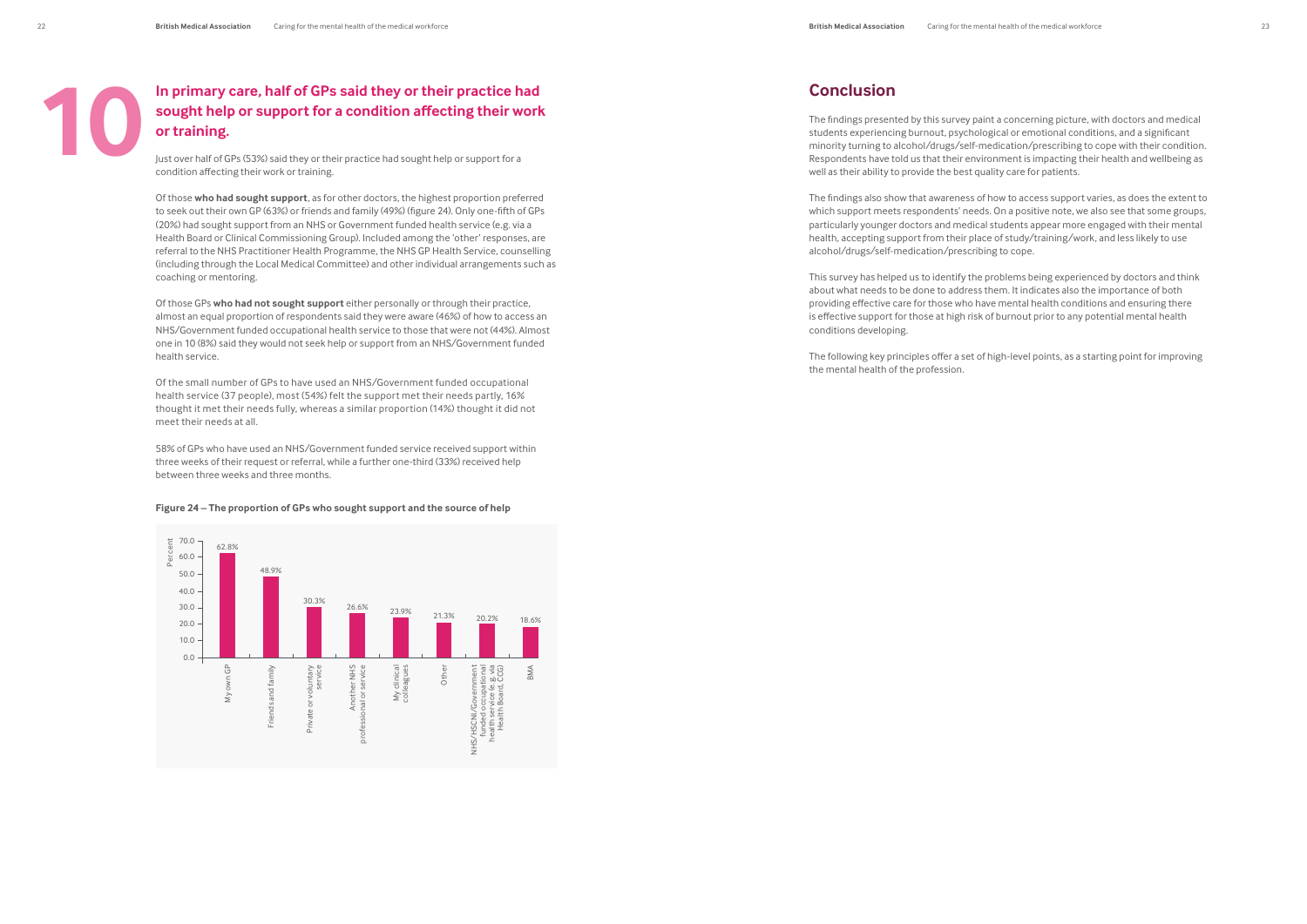## **Key principles to improving mental health among doctors and medical students**

### **Building a supportive culture**

- **Valuing the NHS workforce:** promoting shared values, fostering a sense of fulfilment and enjoyment at work, involving staff in mental health policy design, procedure and implementation, offering adjustments (time off, reduced hours)
- **Preventing the cause of ill-health**: reducing risks and pressures, fostering a noblame environment
- **Raising mental health awareness**: addressing the stigma around accessing support services, normalising and encouraging help-seeking behaviour, offering education/ training opportunities to improve awareness, creating mental health champions
- **Using innovation and best practice**: being proactive in providing support and designing strategies to improve mental health
- **Offering support**: recognising and providing support for potentially stressful events/ situations (traumatic incidents, career transitions), training supervisors/educators to help/signpost to services

### **Enhancing access to support**

- **Improving awareness of services**: promoting services regularly, encouraging the use of services, providing clear guidance on support procedures
- **Meeting service user needs**: providing access to or signposting to mental health support services, addiction support services and occupational health support, ensuring any services offered provide timely, confidential and flexible support
- **Providing spaces to rest**: ensuring staff have access to areas where they can have refreshments, speak with colleagues, reflect on experiences

### **Encouraging self-care and peer support**

- **Self-care**: valuing and maintaining one's mental health, acknowledging support available to you
- **Peer support**: recognising ill-health in colleagues and offering support, understanding the difficulties colleagues face and being alert to signs of mental health problems, fostering a collegiate and inclusive environment

The next phase of our research will look at some of these issues in more detail and will inform the development of a detailed set of solutions to be published in summer 2019.